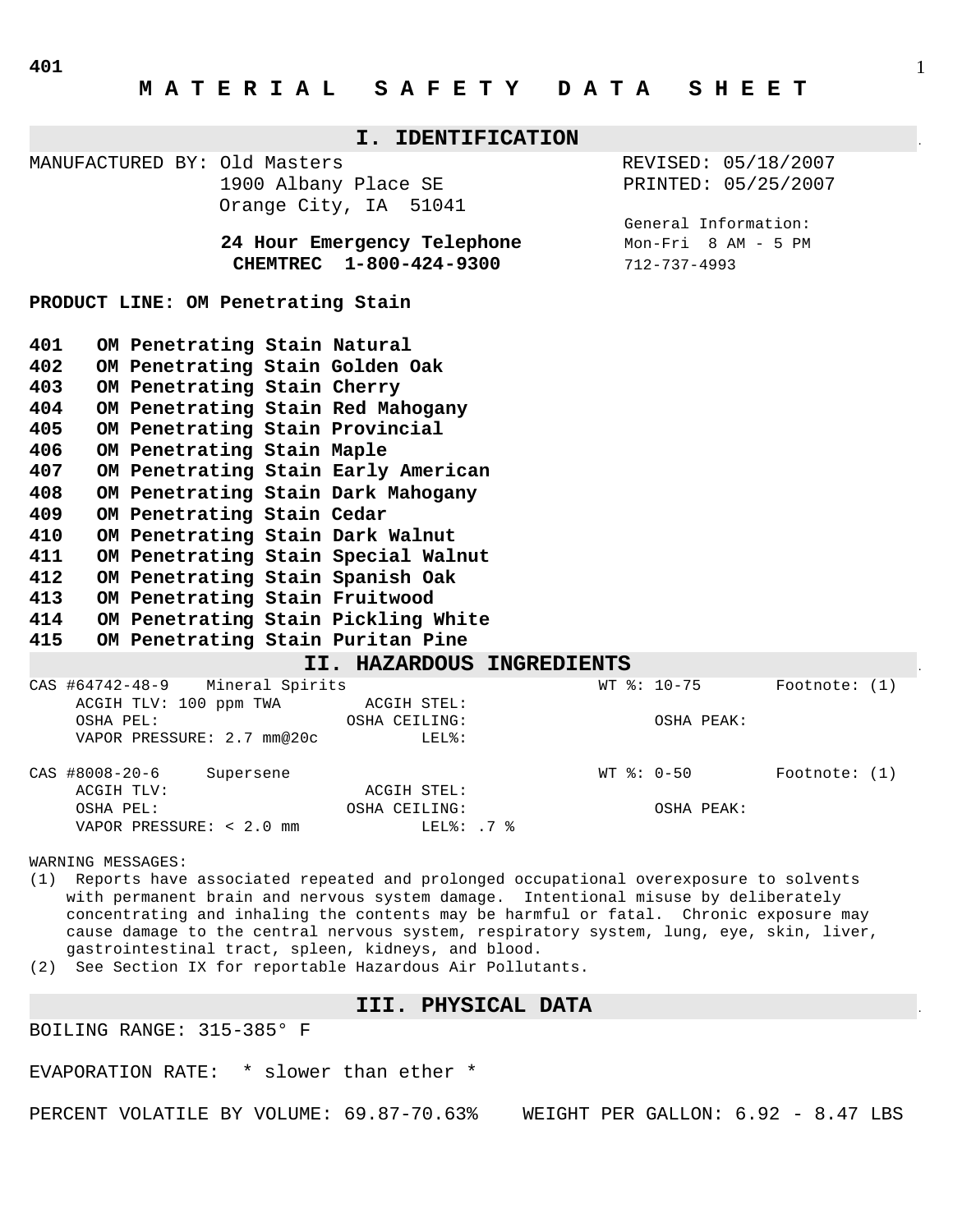VAPOR DENSITY: \* heavier than air \*

ACTUAL VOC (lb/gal): 4.58 - 4.60 EPA VOC (lb/gal): 4.58 - 4.60 EPA VOC (g/L): 548.87 - 551.26

 **IV. FIRE AND EXPLOSION HAZARD DATA** .

FLASH POINT: 39° C 102° F LEL: Refer to Section II

FLAMMABILITY CLASSIFICATION: CLASS II

HAZARD CLASSIFICATION: \*Combustible Liquid\*

EXTINGUISHING MEDIA: \*carbon dioxide, dry chemical, or fire foam\*

UNUSUAL FIRE AND EXPLOSION HAZARDS: keep away from heat, sparks, and flame.

SPECIAL FIRE FIGHTING PROCEDURES: Water is unsuitable, but may be used to cool closed containers.

# **V. HEALTH HAZARD DATA** .

THRESHOLD LIMIT VALUE: See Section II.

EFFECTS OF OVEREXPOSURE:

 ACUTE: High vapor concentrations are irritating to the eyes and the respiratory tract, and may cause headaches, dizziness, anesthesia, drowsiness, unconsciousness, and other central nervous system effects, including death. Product has a low order of acute oral and dermal toxicity, but minute amounts aspirated into the lungs during ingestion or vomiting may cause mild to severe pulmonary injury and possibly death. CHRONIC: None recognized.

MEDICAL CONDITIONS PRONE TO AGGRAVATION BY EXPOSURE: consult physician

PRIMARY ROUTE(S) OF ENTRY: Skin and Inhalation

EMERGENCY AND FIRST AID PROCEDURES: INHALATION: Remove to fresh air. Restore breathing. Treat symptomatically. Consult a physician.

- EYES: Flush immediately with large amounts of water for at least 15 minutes. Talk to a physician for medical treatment.
- SKIN: Wipe off with towel. Wash with soap and water. Remove contaminated clothing.
- INGESTION: If swallowed, call a physician immediately. Remove stomach contents by gastric suction or induce vomiting only as directed by a medical personnel. Never give anything by mouth to an unconscious person.